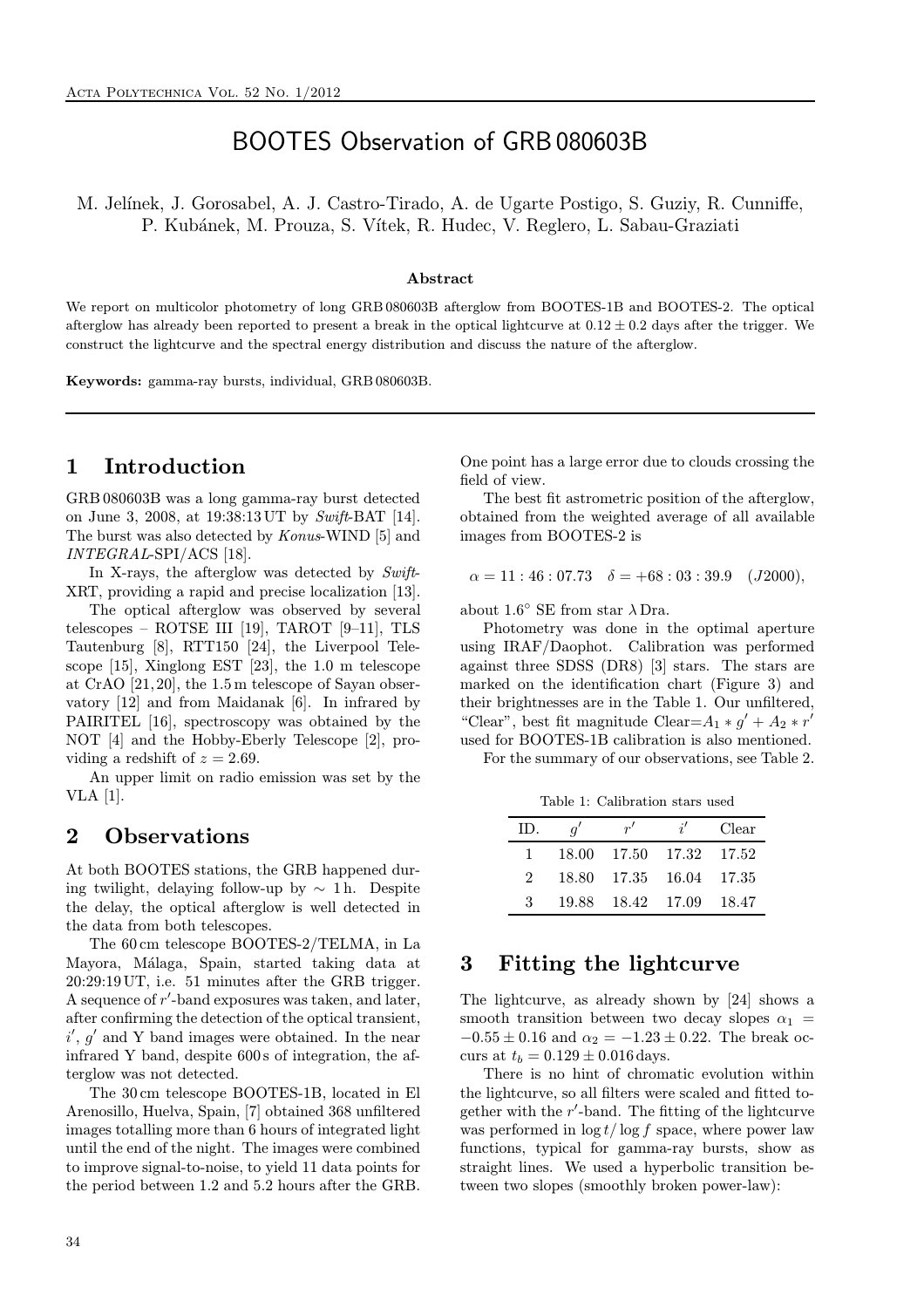| UT Date of mid exp. | $T-T_0$ [h] | tel.         | filter        | $T_{\rm exp}$ [s]        | mag   | $\delta$ mag |
|---------------------|-------------|--------------|---------------|--------------------------|-------|--------------|
| Jun 3.855805        | 0.902       | $\mbox{B-2}$ | $r^{\prime}$  | $3\times120\,\mathrm{s}$ | 17.46 | 0.07         |
| Jun $3.859348$      | 0.987       | $B-2$        | r'            | $2 \times 120$ s         | 17.59 | 0.13         |
| Jun 3.862188        | $1.056\,$   | $B-2$        | r'            | $2 \times 120$ s         | 17.31 | 0.05         |
| Jun 3.864311        | 1.107       | $B-2$        | $r^\prime$    | 120 s                    | 17.57 | 0.08         |
| Jun 3.865747        | 1.141       | $B-2$        | r'            | 120 s                    | 17.30 | 0.07         |
| Jun $3.867151$      | 1.175       | $B-2$        | r'            | $120\,\mathrm{s}$        | 17.46 | 0.06         |
| Jun 3.868946        | 1.218       | $B-1B$       | ${\it Clear}$ | $10\times60\,\mathrm{s}$ | 17.53 | 0.07         |
| Jun 3.870011        | 1.243       | $B-2$        | g'            | $3\times120\,\mathrm{s}$ | 18.29 | 0.04         |
| Jun 3.874248        | 1.345       | $B-2$        | g'            | $3\times120\,\mathrm{s}$ | 18.24 | 0.04         |
| Jun 3.876758        | 1.405       | $B-1B$       | Clear         | $10 \times 60$ s         | 17.54 | 0.06         |
| Jun 3.879225        | 1.465       | $B-2$        | q'            | $4 \times 120$ s         | 18.14 | 0.03         |
| Jun 3.884248        | 1.585       | $B-2$        | r'            | $3 \times 120$ s         | 17.50 | 0.09         |
| Jun 3.884664        | 1.595       | $B-1B$       | Clear         | $10 \times 60$ s         | 17.70 | 0.06         |
| Jun 3.889912        | 1.721       | $B-2$        | r'            | $3 \times 120$ s         | 17.70 | 0.15         |
| Jun 3.892654        | 1.787       | $B-1B$       | Clear         | $10 \times 60$ s         | 17.75 | 0.06         |
| Jun 3.893455        | 1.806       | $B-2$        | r'            | $4 \times 120$ s         | 17.74 | 0.06         |
| Jun 3.899839        | 1.959       | $B-2$        | g'            | $5\times120\,\mathrm{s}$ | 18.42 | 0.19         |
| Jun 3.900620        | 1.978       | $B-1B$       | Clear         | $10 \times 60$ s         | 17.79 | 0.06         |
| Jun 3.906961        | $2.130\,$   | $B-2$        | q'            | $5 \times 120$ s         | 18.42 | 0.04         |
| Jun 3.908509        | 2.167       | $B-1B$       | Clear         | $10 \times 60$ s         | 17.87 | 0.09         |
| Jun 3.914867        | 2.320       | $B-2$        | r'            | $4 \times 120$ s         | 18.15 | 0.13         |
| Jun 3.916482        | 2.359       | $B-1B$       | Clear         | $10 \times 60$ s         | 17.91 | 0.11         |
| Jun 3.922694        | 2.508       | $B-2$        | i'            | $5\times120\,\mathrm{s}$ | 17.89 | 0.05         |
| Jun 3.931774        | 2.726       | $B-2$        | r'            | $7 \times 120$ s         | 18.01 | 0.06         |
| Jun 3.934988        | 2.803       | $B-1B$       | Clear         | $35 \times 60$ s         | 18.30 | 0.32         |
| Jun 3.940845        | 2.943       | $B-2$        | $i^\prime$    | $5\times120\,\mathrm{s}$ | 17.88 | 0.07         |
| Jun 3.947882        | 3.112       | $B-2$        | r'            | $5\times120\,\mathrm{s}$ | 18.12 | 0.08         |
| Jun 3.956941        | 3.330       | $B-1B$       | ${\it Clear}$ | $20 \times 60 s$         | 18.45 | 0.07         |
| Jun 3.971736        | 3.685       | $B-1B$       | ${\it Clear}$ | $21 \times 60$ s         | 18.38 | 0.06         |
| Jun 3.977109        | 3.814       | $B-2$        | r'            | $5\times120\,\mathrm{s}$ | 18.26 | 0.18         |
| Jun 4.006997        | 4.531       | $B-1B$       | Clear         | $78 \times 60$ s         | 18.79 | 0.07         |

Table 2: Optical photometric observations of the optical afterglow of the GRB 080603B

$$
h(a, b) = a + \frac{b}{2} \sqrt{1 + \frac{a^2}{b^2}}
$$

$$
m(t) = m_0 - 2.5\alpha_2 \log \frac{t}{t_b} + h(-2.5(\alpha_1 - \alpha_2)) \log \frac{t}{t_b}, G)
$$

l,

where  $\alpha_1$  and  $\alpha_2$  are pre-break and post-break decay indices,  $t_b$  is the break time,  $m_0$  is an absolute scaling parameter of the brightness and G expresses smoothness of the break.

Although the early point by ROTSE [19] was not used, it agrees with the backward extrapolation of the  $\alpha_1$  slope and so supports this simple interpretation.

We constructed a spectral energy distribution (SED) by fitting the needed magnitude shift of the R-band lightcurve model to the photometric points from BOOTES, UVOT [14] and PAIRI-TEL [16] obtained in other filters. While the points from UVOT are practically contemporaneous to BOOTES, PAIRITEL observed rather later (0.32 days after the trigger), so the SED is therefore model-dependent in its infrared part. The synthetic AB magnitudes equivalent to  $t = 0.1$  days are in Table 3.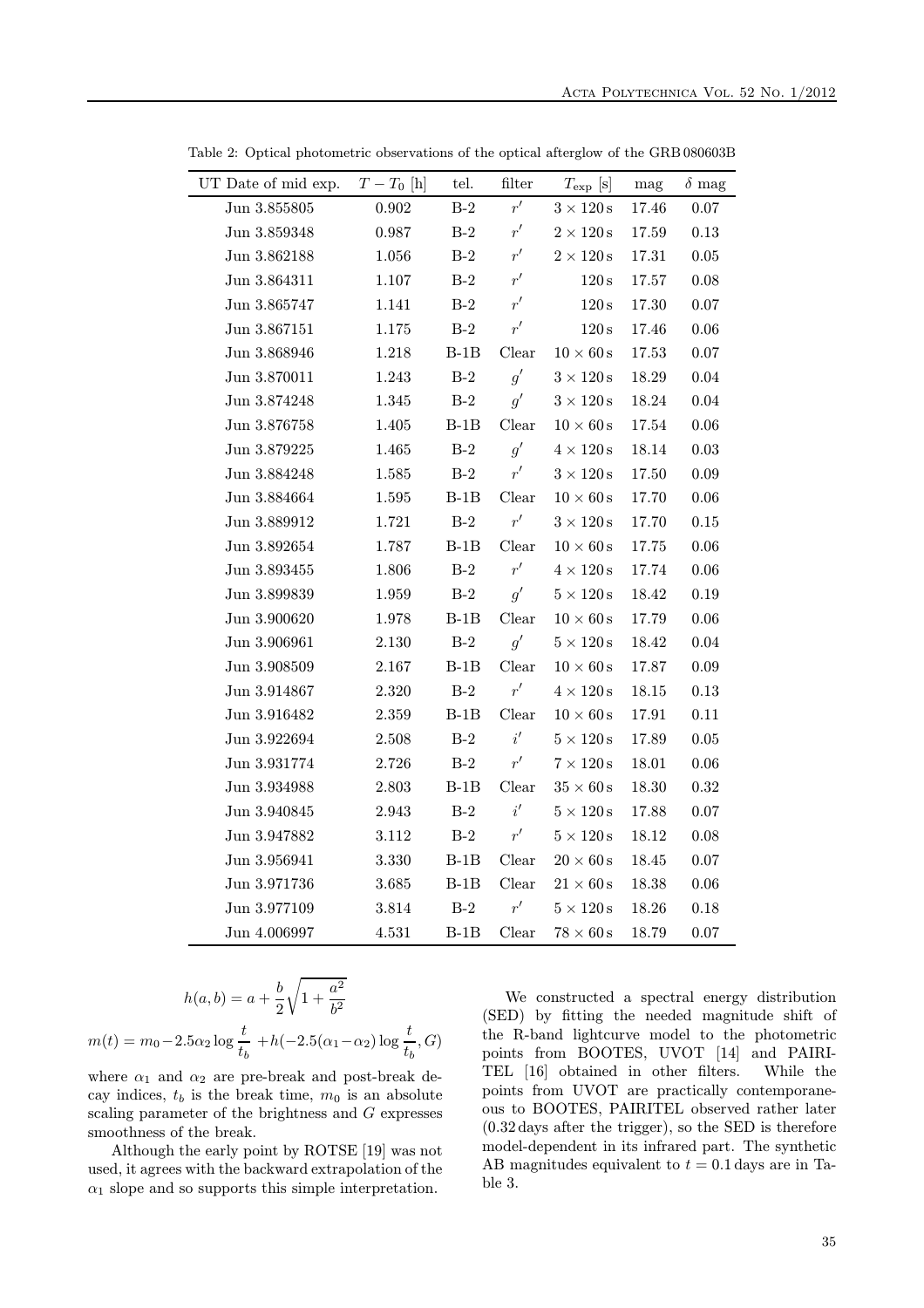

Fig. 1: Detail of the optical light curve of GRB 080603B showing the observations by BOOTES (filled symbols) and from the literature (empty symbols)



Fig. 2: Overall view of the light curve of GRB 080603B



Fig. 3: The finding chart of the afterglow of GRB080603B. Combination of images taken by BOOTES-2



Fig. 4: The spectral energy distribution of the afterglow in rest frame. The small arrow marks  $Ly-\alpha$  position for  $z = 2.69$ 

Table 3: The spectral energy distribution in AB magnitudes equivalent to 0.1 days after the trigger.  $({}^{\dagger}$  UVOT, ‡ PAIRITEL)

| Filter                 | $m_{\rm AB}$ | $\Delta m_{\rm AB}$ |
|------------------------|--------------|---------------------|
| W†                     | 20.98        | 0.56                |
| Uļ                     | 19.83        | 0.23                |
| $\mathbf{B}^{\dagger}$ | 19.22        | 0.14                |
| g'                     | 18.57        | 0.07                |
| r'                     | 17.88        | 0.05                |
| i'                     | 17.81        | 0.09                |
| .T‡                    | 17.44        | 0.10                |
| $H^{\ddagger}$         | 17.19        | 0.10                |
| $K^{\ddagger}$         | 17.22        | 0.10                |

The SED shows a clear suppression of radiation above 4500 Å, i.e. a redshifted Ly- $\alpha$  line. No radiation is detected above the Lyman break at 3365Å. A rather shallow power law with an index  $\beta = -0.53 \pm$ 0.06 was found redwards from  $r'$  band. The fit was performed using the  $E(B - V) = 0.013$  mag [22].

The strong suppression of light for wavelengths shorter than  $r'$  band is likely due to the Ly- $\alpha$  absorption within the host galaxy and Ly-alpha line blanketing for  $z = 2.69$ .

### 4 Discussion

The values of  $\alpha_2 = -1.23 \pm 0.22$  and  $\beta = -0.53 \pm 0.06$ both point to a common electron distribution parameter  $p = 2.05 \pm 0.20$  ( $\alpha = (3 * p - 1)/4$ ,  $\beta =$  $(p-1)/2$ ) [17]. Such a combination suggests a stellar wind profile expansion and a slow cooling regime.

The pre-break decay rate  $\alpha_1 = -0.55 \pm 0.16$  remains unexplained by the standard fireball model. It is unlikely that the break at  $t_b = 0.129 \pm 0.016$  would be a jet break. It is quite possible that the plateau is not really a straight power law, and that some late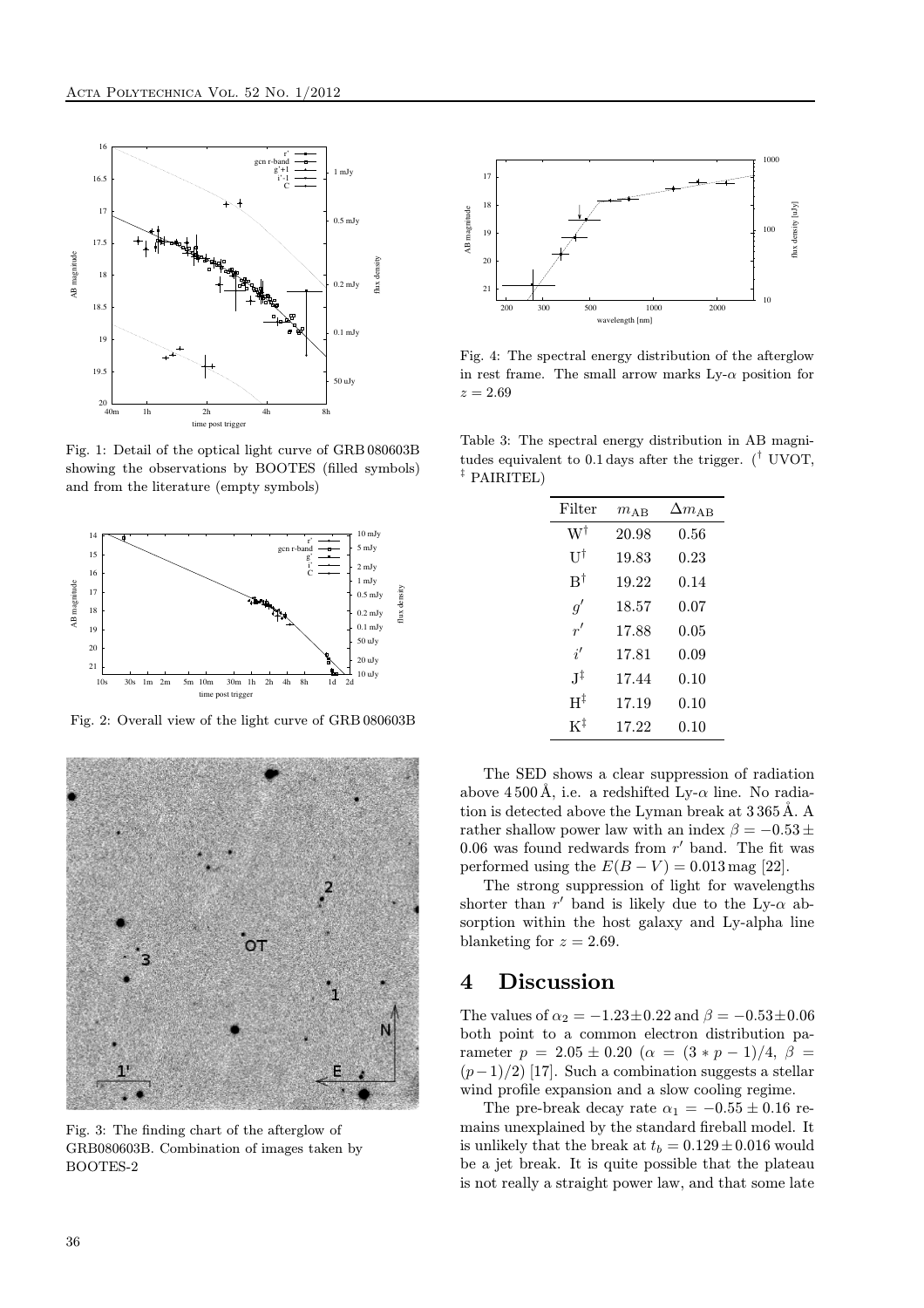activity of the inner engine may be producing bumping of hydrodynamic origin.

We note that the literature contains a number of observations suggesting a rapid decay by about one day after the GRB. Without having all the images, it is, however, impossible to decide whether this is a real physical effect or a zero-point mismatch.

# 5 Conclusions

The 0.6 m telescope BOOTES-2 in La Mayora observed the optical afterglow of GRB 080603B in three filters. The 0.3 m BOOTES-1B in El Arenosillo observed the same optical afterglow without a filter.

Using the data we obtained at BOOTES and from the literature, we construct the lightcurve and broadband spectral energy distribution.

Our fit of the obained data privides the decay parameters  $\alpha_2 = 1.23 \pm 0.22$  and  $\beta = -0.53 \pm 0.06$ , which suggest a slow cooling expansion into a stellar wind.

#### Acknowledgement

We acknowledge the support of the Spanish Ministerio de Ciencia y Tecnología through Projects AYA2008-03467/ESP and AYA2009-14000-C03-01/ ESP, and Junta de Andalucía through the Excellence Reseach Project P06-FQM-219, and the  $GACR$ grants 205/08/1207 and 102/09/0997. We are also indebted to T. Mateo-Sanguino (UHU), J. A. Adame, J. A. Andreu, B. de la Morena, J. Torres (INTA) and to R. Fernández-Munoz (EELM-CSIC), V. Munoz-Fernández and C. Pérez del Pulgar (UMA) for their support.

# References

- [1] Chandra, P., Frail, D. A.: GRB 080603B: PAIRITEL infrared detection. GCN Circular, 7827, 2008.
- [2] Cucchiara, A., Fox, D.: GRB 080603B: Hobby-Eberly Telescope redshift confirmation. GCN Circular, 7 815, 2008.
- [3] Eisenstein, D. J., Weinberg, D. H., Agol, E., Aihara, H., Allende Prieto, C., Anderson, S. F., Arns, J. A., Aubourg, E., Bailey, S., Bal- ´ binot, E., et al.: SDSS-III: Massive Spectroscopic Surveys of the Distant Universe, the Milky Way, and Extra-Solar Planetary Systems. AJ, 142, 72, Sept. 2011.
- [4] Fynbo, J., Quirion, P.-O., Xu, D., Malesani, D., Thoene, C., Hjorth, J., Milvang-Jensen, B., Jakobson, P.: GRB 080603B: NOT redshift. GCN Circular, 7 797, 2008.
- [5] Golenetskii, S., Aptekar, R., Mazets, E., Pal'shin, V., Frederiks, D., Cline, T.: Konus-Wind observation of GRB 080603B. GCN Circular, 7 812, 2008.
- [6] Ibrahimov, M., Karimov, P., Rumyantsev, A., Pozanenko, A.: GRB 080603B: optical observations in MAO. GCN Circular, 7 975, 2008.
- [7] Jelínek, M., Castro-Tirado, A. J., de Ugarte Postigo, A., Kubánek, P., Guziy, S., Gorosabel, J., Cunniffe, R. Vítek, S., Hudec, R., Reglero, V., Sabau-Graziati, L.: Four Years of Real-Time GRB Followup by BOOTES-1B (2005–2008). Advances in Astronomy, 2 010, 432 172, 2010.
- [8] Kann, D., Laux, U., Ertel, S.: GRB 080603B: TLS Afterglow Observation. GCN Circular, 7 823, 2008.
- [9] Klotz, A., Boer, M., Atteia, J.: GRB 080603B: TAROT Calern observatory detection of a plateau in the light curve. GCN Circular, 7 795, 2008.
- [10] Klotz, A., Boer, M., Atteia, J.: GRB 080603B: TAROT Calern observatory confirmation of slow optical decay. GCN Circular, 7 799, 2008.
- [11] Klotz, A., Boër, M., Atteia, J., Gendre, B.: Early Optical Observations of Gamma-Ray Bursts by the TAROT Telescopes: Period 2001–2008. The Astronomical Journal, 2009.
- [12] Klunko, E., Pozanenko, A.: GRB 080603B: optical observation. GCN Circular, 7 890, 2008.
- [13] Mangano, V., La Parola, B., Sbarufatti, B.: GRB 080603B: Swift-XRT refined analysis. GCN Circular, 7 806, 2008.
- [14] Mangano, V., Parsons, A., Sakamoto, T., La Parola, V., Kuin, N., Barthelmy, S., Burrows, D., Roming, P., Gehrels, N.: Swift Observation of GRB 080603B. GCN Report, 144, 2008.
- [15] Melandri, A., Gomboc, A., Guidorzi, C., Smith, R., Steele, I., Bersier, D., Mundell, C., Carter, D., Kobayashi, S., Burgdorf, M., Bode, M., Rol, E., O'Brien, P., Bannister, N., Tanvir, N.: GRB 080603B: Liverpool Telescope Observations. GCN Circular, 7 813, 2008.
- [16] Miller, A., Bloom, J., Perley, D.: GRB 080603B: PAIRITEL infrared detection. GCN Circular, 7 827, 2008.
- [17] Piran, T.: The physics of gamma-ray bursts. Reviews of Modern Physics, 76, 1 143–1 210, Oct. 2004.